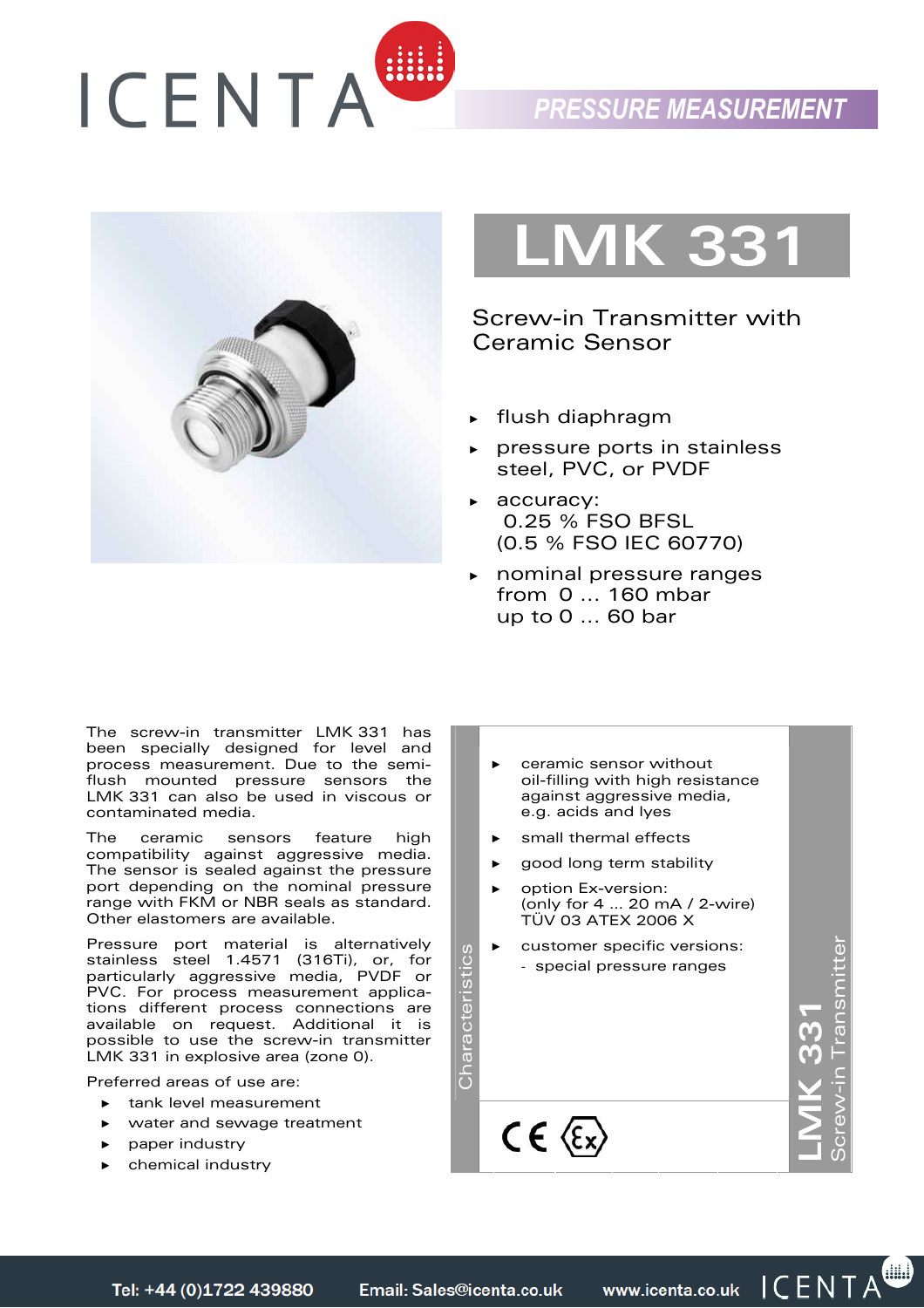| Input pressure range              |       |      |      |               |     |                 |     |     |    |    |     |     |     |     |        |
|-----------------------------------|-------|------|------|---------------|-----|-----------------|-----|-----|----|----|-----|-----|-----|-----|--------|
| G1 1/2"<br>G3/4"<br>Pressure port |       |      |      |               |     |                 |     |     |    |    |     |     |     |     |        |
| Nominal pressure gauge            | [bar] | 0.16 | 0.25 | 0.4           | 0.6 |                 | 1.6 | 2.5 | 4  |    | 10  | 16  | 25  | 40  | $60^2$ |
| Level                             | [mWC] | 1.6  | 2.5  | 4             | 6   | 10 <sup>°</sup> | 16  | 25  | 40 | 60 | 100 | 160 | 250 | 400 | 600    |
| Permissible overpressure          | [bar] | 0.6  | 0.6  | $1.5^{\circ}$ | 1.5 |                 |     |     | 12 | 12 | 25  | 50  | 50  | 120 | 120    |

| Output signal / Supply |  |                                                                                    |  |                                                |  |  |  |
|------------------------|--|------------------------------------------------------------------------------------|--|------------------------------------------------|--|--|--|
| Standard               |  | 2-wire: 4  20 mA / $V_s$ = 12  36 $V_{nc}$                                         |  | Ex-protection $\cdot$ : $V_s = 14$ 28 $V_{nc}$ |  |  |  |
| Options for G3/4"      |  | 3-wire: 0  20 mA / $V_e$ = 14  36 $V_{pc}$<br>0  10 V / $V_s = 14$ 36 $V_{\infty}$ |  |                                                |  |  |  |

| 'Performance ,    |                                                       |                                                                                                                                        |                             |
|-------------------|-------------------------------------------------------|----------------------------------------------------------------------------------------------------------------------------------------|-----------------------------|
| Accuracy          | IEC 60770 $\frac{4}{1} \le \pm 0.5$ % FSO             |                                                                                                                                        | BFSL: $\leq \pm 0.25$ % FSO |
| Permissible load  | current 2-wire:<br>current 3-wire:<br>voltage 3-wire: | $R_{\text{max}} = [(V_s - V_{s_{\text{min}}}) / 0.02] \Omega$<br>$\rm R_{max}$ = 500 $\Omega$<br>$R_{\text{min}} = 10 \text{ k}\Omega$ |                             |
| Influence effects | supply:<br>load:                                      | 0.05 % FSO / 10 V<br>$0.05\%$ FSO / kΩ                                                                                                 |                             |
| Response time     | $<$ 10 msec.                                          |                                                                                                                                        |                             |

| Thermal error<br>for offset and span | $\leq \pm 0.2$ % FSO / 10 K |
|--------------------------------------|-----------------------------|
| in compensated range                 | $-2585$ °C                  |

| Electrical protection                                               |                                                                                                                                                                                                                                                                                                                                      |  |  |  |  |  |
|---------------------------------------------------------------------|--------------------------------------------------------------------------------------------------------------------------------------------------------------------------------------------------------------------------------------------------------------------------------------------------------------------------------------|--|--|--|--|--|
| Short-circuit protection                                            | permanent                                                                                                                                                                                                                                                                                                                            |  |  |  |  |  |
| Reverse polarity protection                                         | no damage, but also no function                                                                                                                                                                                                                                                                                                      |  |  |  |  |  |
| Electromagnetic compatibility                                       | emission and immunity according to EN 61326                                                                                                                                                                                                                                                                                          |  |  |  |  |  |
| Option Ex-protection<br>only with 4  20 mA / 2-wire<br>DX13-LMK 331 | stainless steel pressure port: zone 0 <sup>5</sup> : Il 1 G EEx ia IIC T4<br>zone 20: II 1 D T 85°C<br>plastic pressure port G1 1/2": zone 1: Il 2 G EEx ia IIC T4<br>zone 20: $\parallel$ 1 D T 85 $\degree$ C<br>safety technical maximum values: $V_i = 28 V$ , $I_i = 93$ mA, $P_i = 660$ mW; $C_i \le 1$ nF, $L_i \le 10 \mu H$ |  |  |  |  |  |

| <b>Mechanical stability</b> |                        |  |  |  |  |
|-----------------------------|------------------------|--|--|--|--|
| Vibration                   | 10 g RMS (20  2000 Hz) |  |  |  |  |
| Shock                       | 100 g / 11 ms          |  |  |  |  |

| Permissible temperatures <sup>6</sup> |              |  |                                                                                      |            |  |  |  |
|---------------------------------------|--------------|--|--------------------------------------------------------------------------------------|------------|--|--|--|
| Medium                                | $-25$ 135 °C |  |                                                                                      |            |  |  |  |
| Electronics / environment             | -25  85 °C   |  | Ex-protection: application in zone 0:<br>application in zone 1 or higher: -25  70 °C | -20  60 °C |  |  |  |
| Storage                               | $-40$ 100 °C |  |                                                                                      |            |  |  |  |

 $^{1}$  G1 1/2" from 0.16 bar up to 0.4 bar; G3/4" from 0.6 bar up to 60 bar

 $^2$  only possible for pressure port in stainless steel

 $^3$  Ex-protection not possible with mech. connection G3/4" with plastic pressure port

<sup>4</sup> accuracy according to IEC 60770 – limit point adjustment (non-linearity, hysteresis, repeatability)

<sup>5</sup> approved for atmospheric pressure from 0.8 bar up to 1.1 bar

 $^6$  for pressure port of PVC the maximum permissible temperature is 50 °C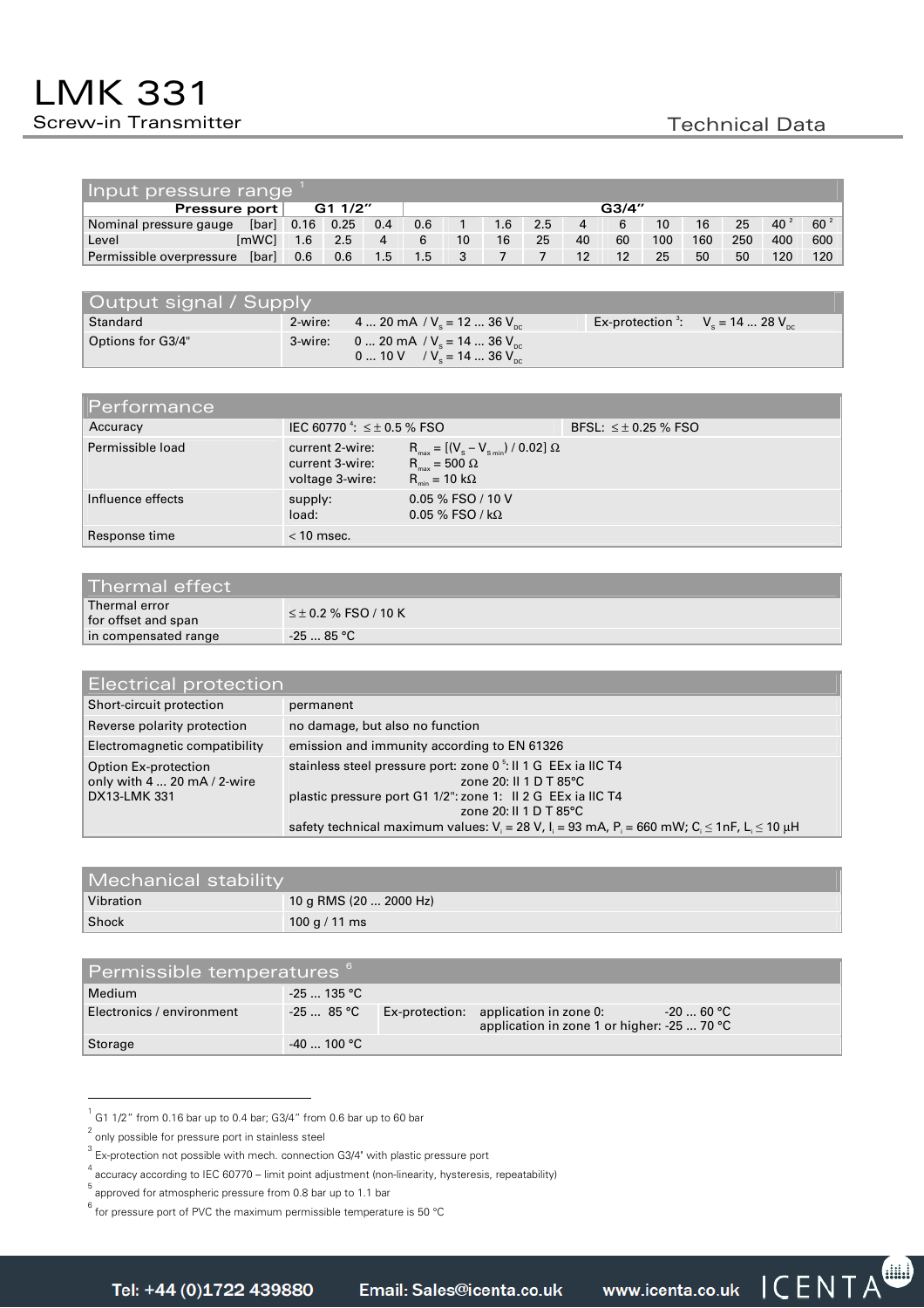

 $\Rightarrow$  With PVC and PVDF versions total length increases by 3 mm (G3/4") or by 3.5 mm (G1 1/2") !

 $\Rightarrow$  G3/4" with Ex-protection: total length increases by 17.5 mm!

## Electrical connection

















22 ¢  $10.5 035$ 



7 different cable types and lengths available

<sup>8</sup> standard: 2 m PVC cable (without ventilation tube), optionally cable with ventilation tube

<sup>&</sup>lt;sup>9</sup> for gauge pressure up to 40 bar cable with ventilation tube required